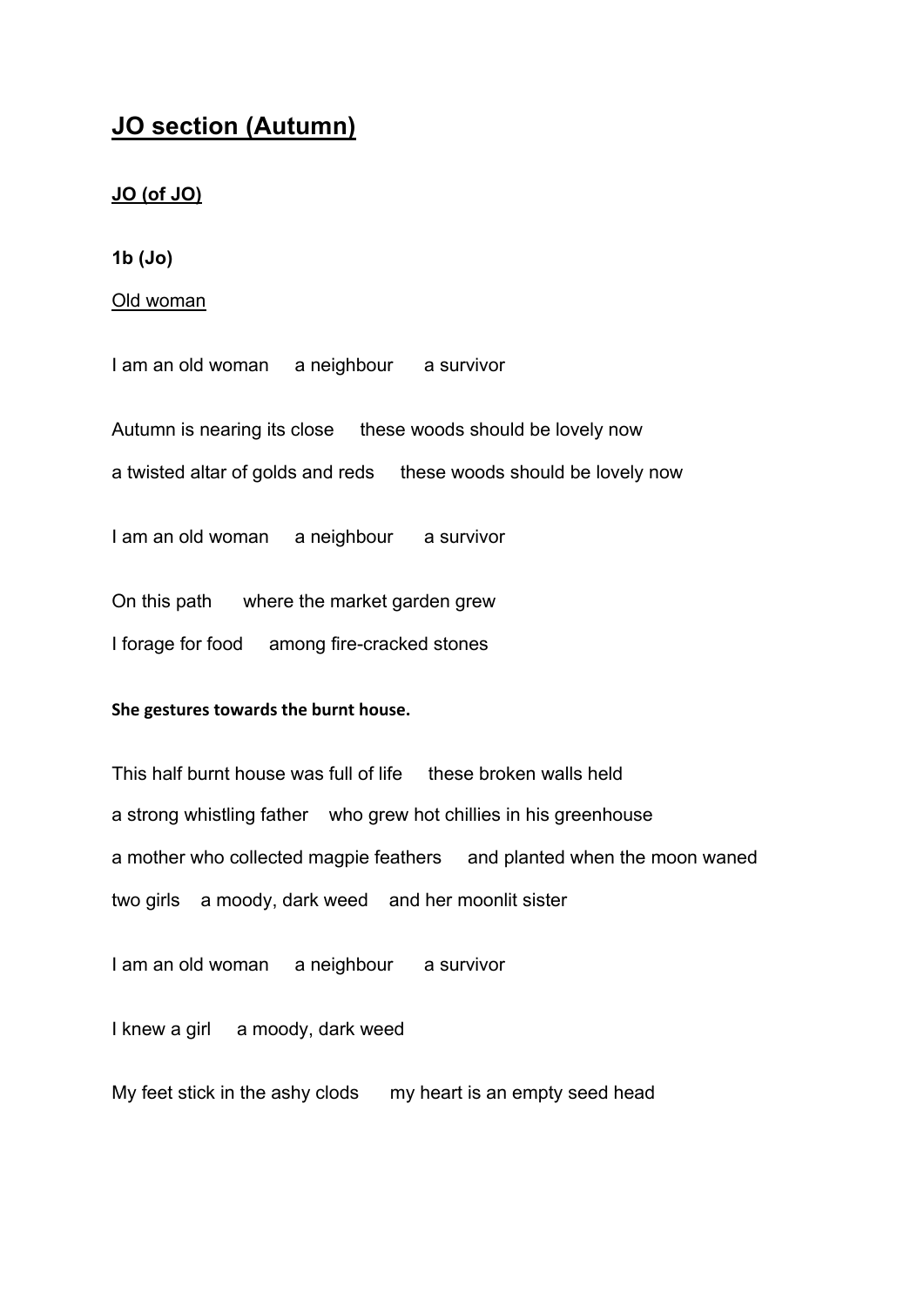# **2a (Ha)**

*There are two voices for Ash/Green – the performer/dancer and the singer within the ensemble. The singer within the ensemble never uses the first person. Their voices can overlap, harmonise or be separate. In this section, the performer sings the three 'stone' pieces as she stops by each pile and the ensemble singer sings when she is moving, with a slight overlap with the performer.*

Ash (ensemble) Stories unfold like white flowers petal by petal

Ash (performer)

The performer stops at each pile of stones, introducing each colour/person.

Black for her mother

Stones cannot feel

Silver for her father

Stones cannot feel

Stones cannot cry

White for her sister Stones cannot feel Stones cannot cry Stones cannot see

**She
stops
a
fourth
time.**

And for her? No stones no stones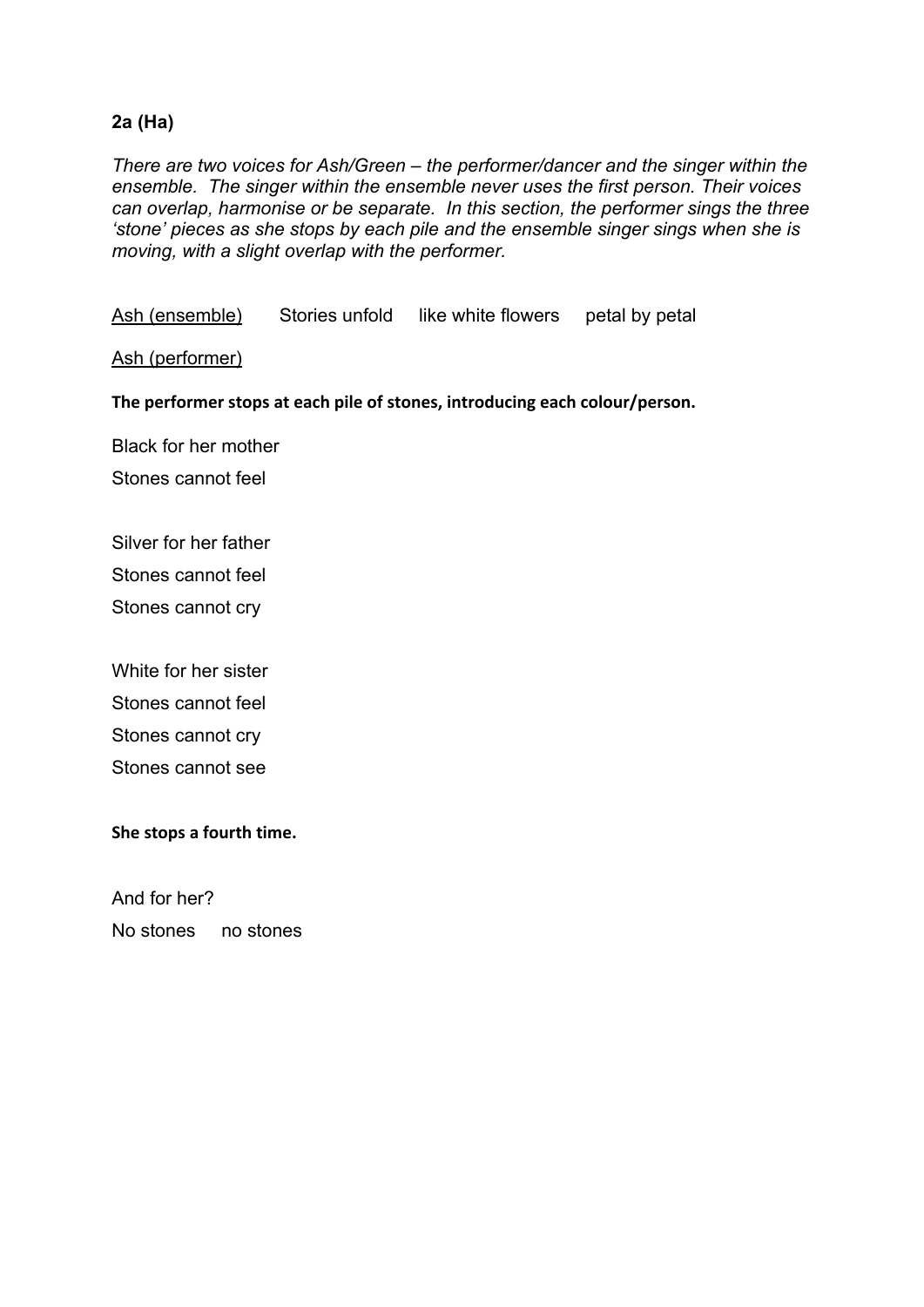# **2b (Ha)**

#### Ash (ensemble)

The roar of the fire so far away across the river so far away

The bridge all but melted

#### Ash:

*Overlap and/or repeat the two voices as seems appropriate)*

I smell like smoke

I smell like smoke

Ash (ensemble)

Half-blinded by cinders

Ash

I chopped off my burnt hair

Ash (ensemble)

Half-blinded by cinders

Ash (performer)

I want

Ash (ensemble)

not to speak

Ash (performer)

I want

Ash (ensemble)

not to share

Ash:

I want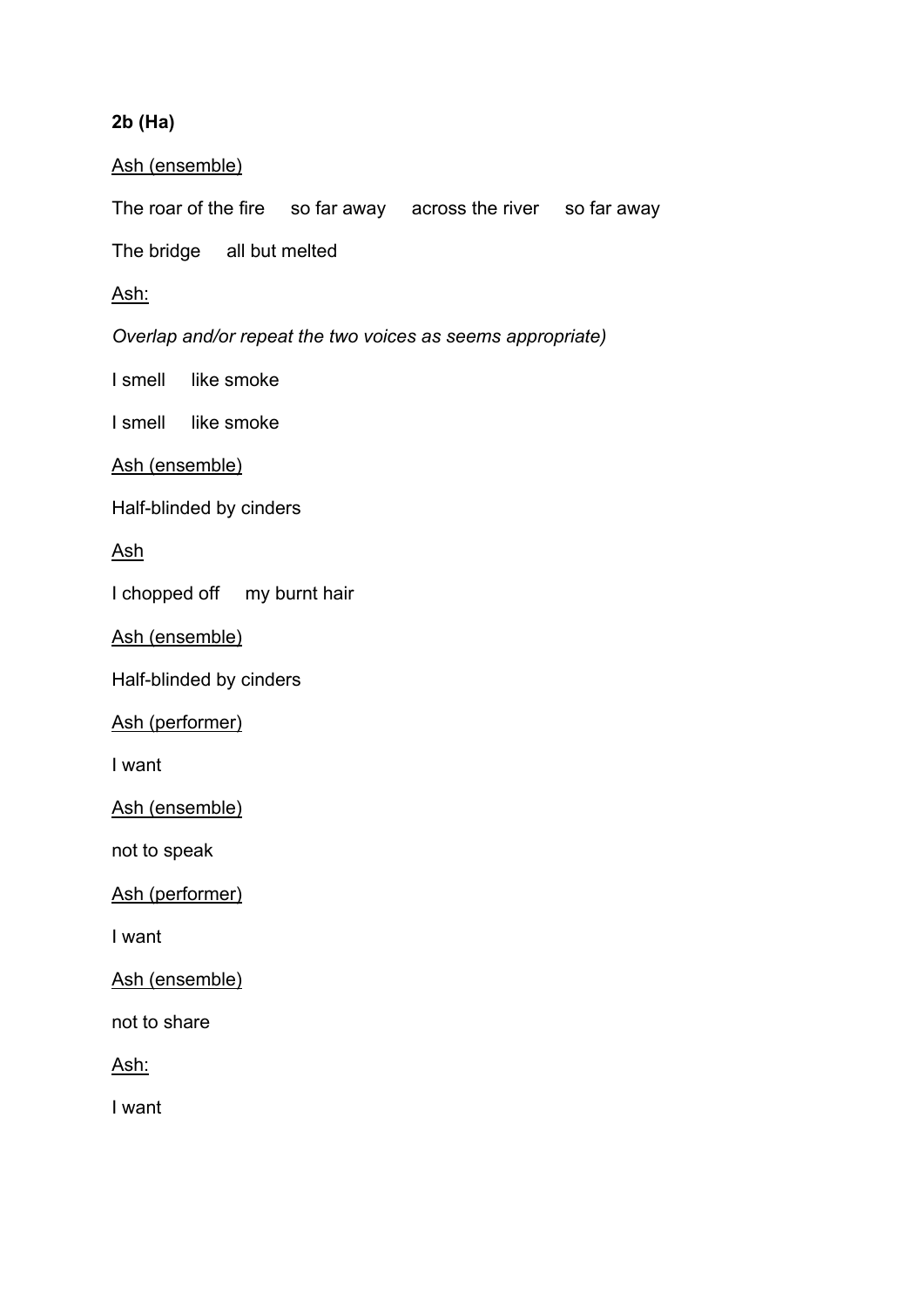#### Ash (ensemble)

to disappear

#### Ash (performer) Ash (ensemble)

| Do I imagine myself? |                                            |  |
|----------------------|--------------------------------------------|--|
|                      | Do I imagine my mother's footsteps         |  |
|                      | my father's whistle? my sister's laughter? |  |

Half-blinded by cinders

Stones cannot feel

Stones cannot feel

Stones cannot feel

#### **3a (Kyu)**

#### Old woman

Who are you? What is your name?

## **3b (Kyu)**

#### Ash

My name is Ash I knew the girl who lived here

she was my friend special friend best friend

She whispered to the sweet peas her voice like leaves

she was my friend best friend

a moody dark weed a weed who grew too tall

Green they called her Green Green, blacked out by the fire

She was my friend her voice like leaves

Now I live here in this half burnt house

close to her close to her close to her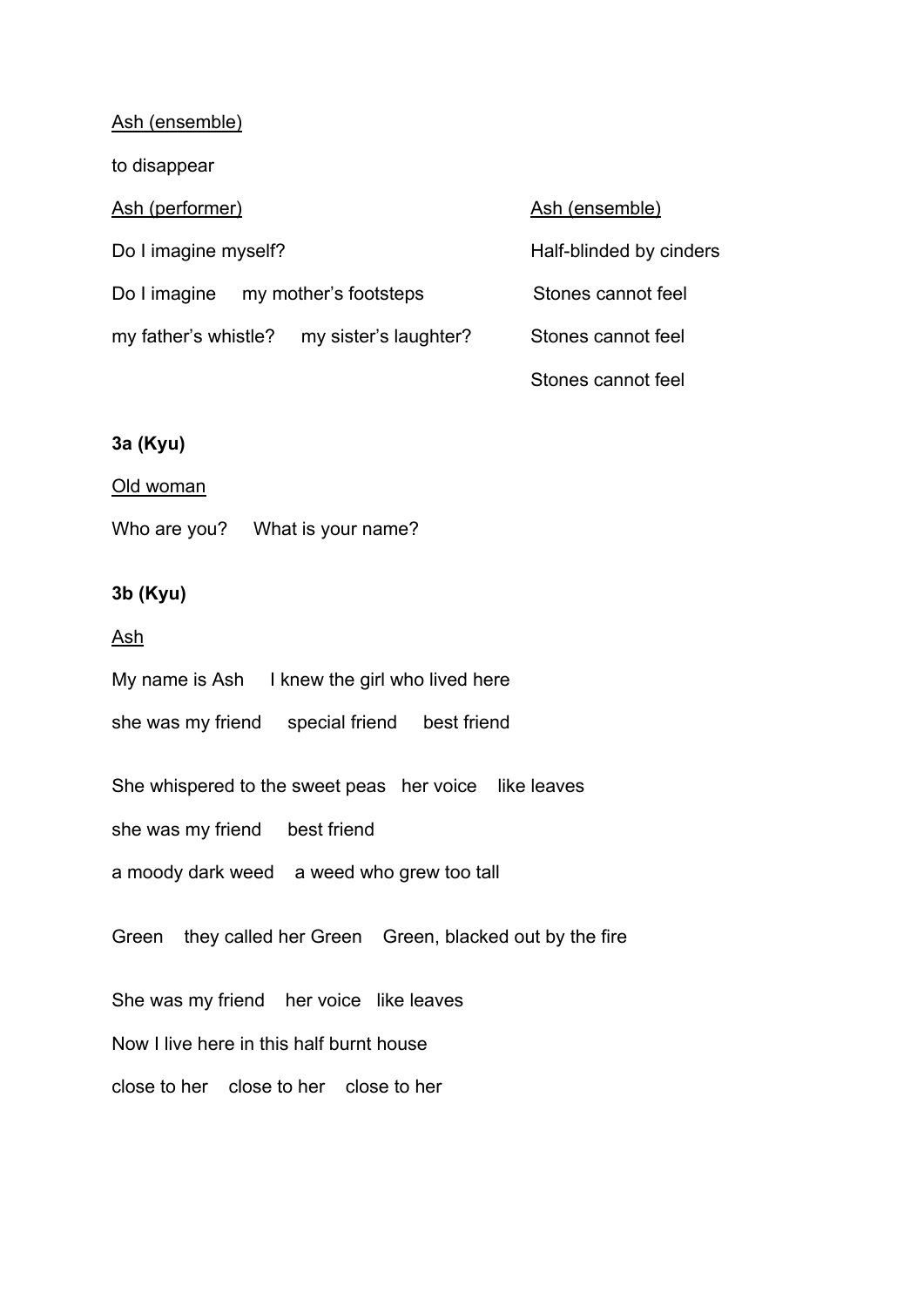# **HA (OF JO)**

## **4 (Jo)**

#### Old woman

I heard the whoosh of the fire I heard the whoosh of the fire

across the river

I heard people jumped from buildings I heard people jumped from buildings like silver birds

## **5a (Ha)**

#### Ash (performer)

She'd just turned sixteen all her life stretched before her everything was green as far as the eye could see

Every week the whole family packed their wooden crates crossed the bridge and sold their vegetables in the city

I knew she was not coming back I knew I knew

## Ash (ensemble) *This overlaps with 'I knew I knew'*

So far away so far away

## **5b (Kyu)**

#### Ash (performer)

I sleep in her house where sparks crossed the river

and blacked out memories

Her sweet voiced mother knew gardeners' secrets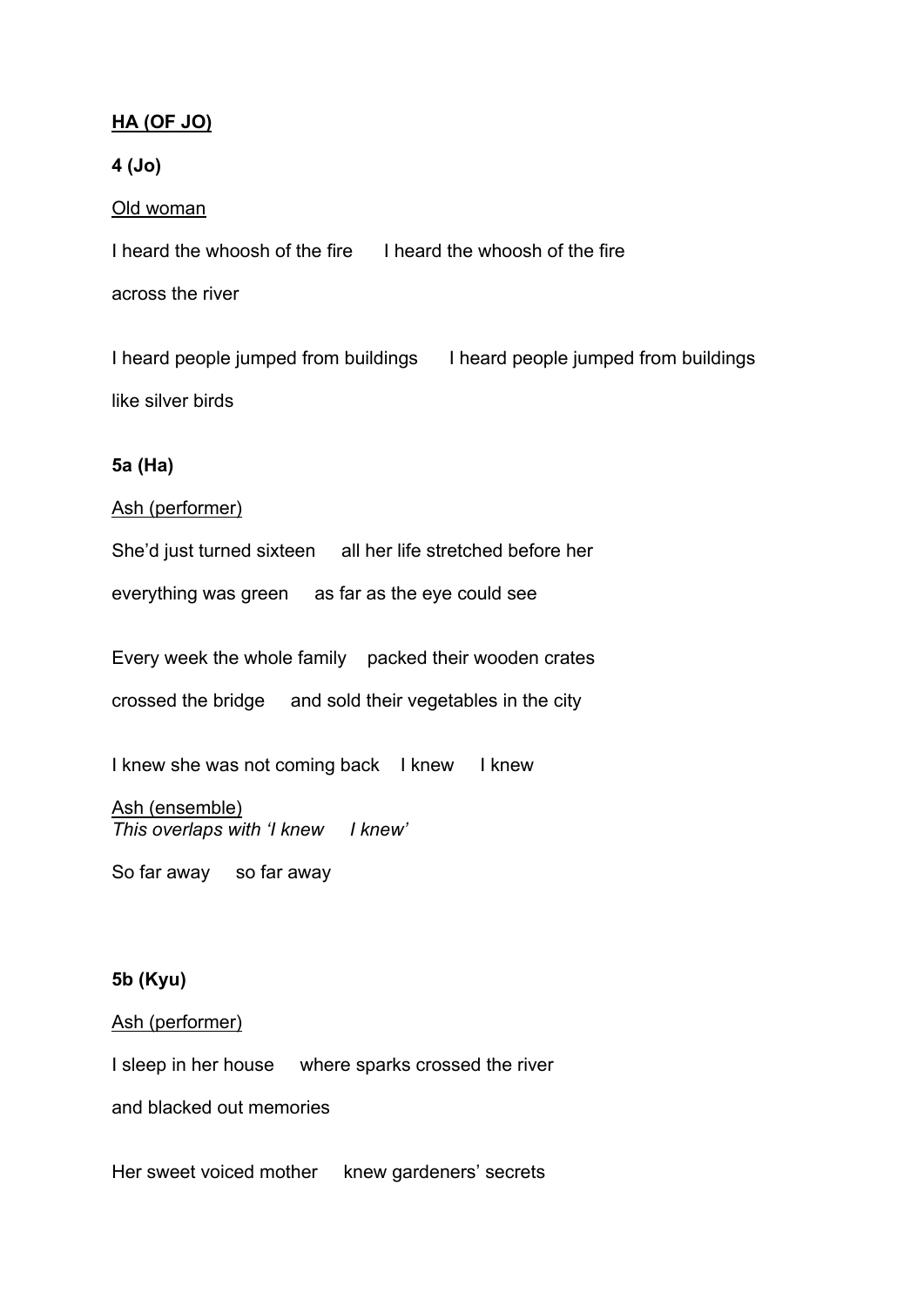like vinegar on roses to chase away beetles

/blacked out memories

Ash (ensemble) *Overlaps with 'blacked out memories'*

So far away so far away

Ash

Her strong father carried heavy crates

but brushed away her tears with gentle fingers

/blacked out memories

#### Ash (ensemble) *Overlaps with 'blacked out memories'*

So far away so far away

Her sister could never sit still she laughed so hard

her pale hair like moonlight

/blacked out memories

Old woman

I have a gift for you

#### She goes to the back of the performing area and brings out a bag.

Look!

#### Ash (performer)

It's birdseed.

What shall –

Old woman

You'll see you'll see

**The
old
woman
leaves.**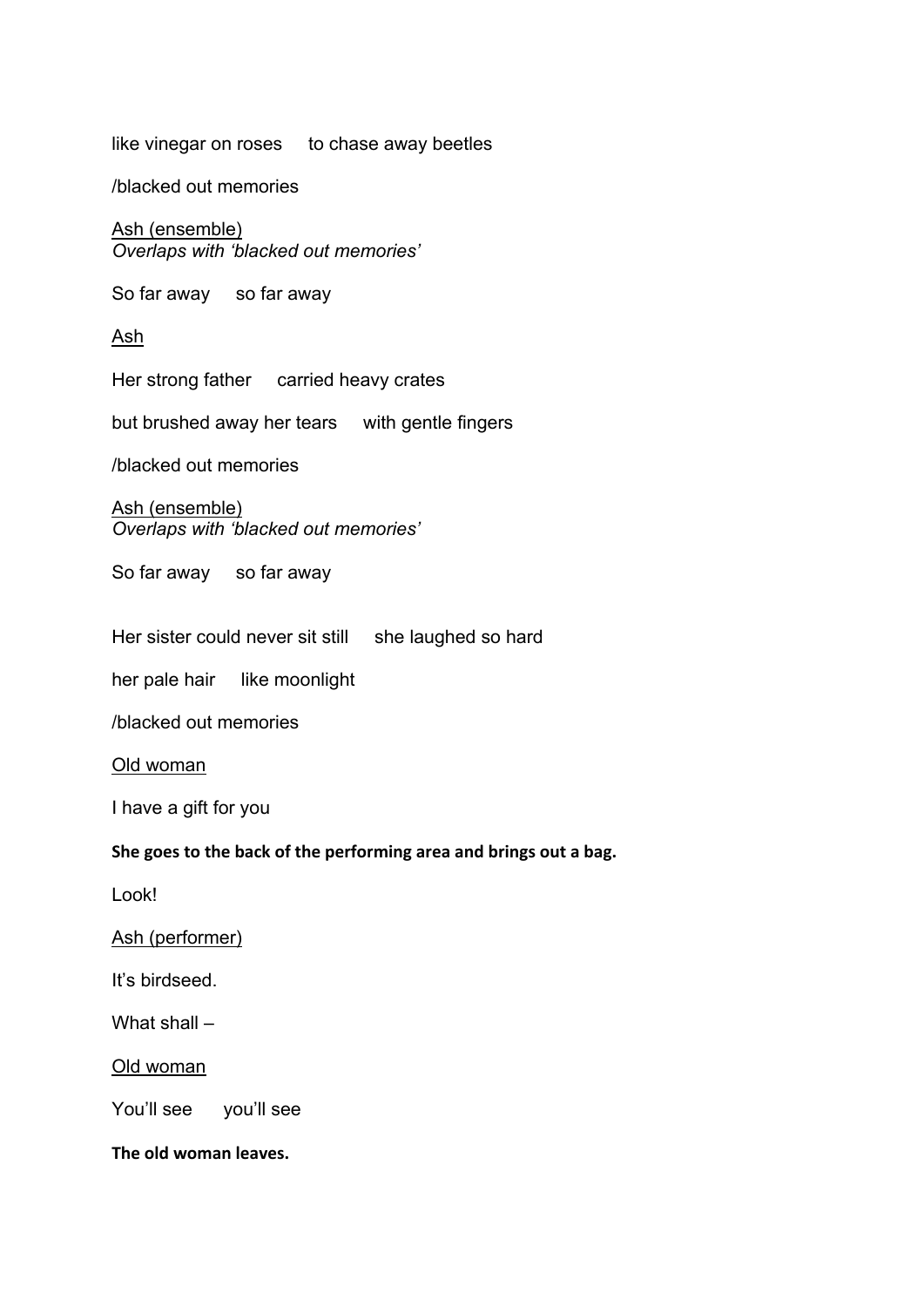#### Ash (performer)

Birdseed birdseed birdseed

I can't eat birdseed

**She
throws
a
handful
on
the
ground
in
anger.**

## **KYU (OF JO)**

#### **6 (Jo)**

#### Ash (performer)

I watch time moving like a lame hare across snow

and I remember her long black hair

I dig this needle into leather sew thorns until my thumb bleeds

I dip this pin in black ink mark my arms with bats and ravens

Blood and ink Blood and ink

I remember her long black hair

Blood and ink Blood and ink

#### **'Clog dance': 7 (Ha)**

Ash begins tentatively, as if testing her feet. As she does this she sings.

#### Ash (performer)

Nails in my boots Nails in my boots

#### Ash (ensemble)

Blood and ink Blood and ink

*The composer may use any combination or repetition of these two lines in the 'clog dance'.*

Ash cannot continue the dance; she breaks down in grief and throws the birdseed.